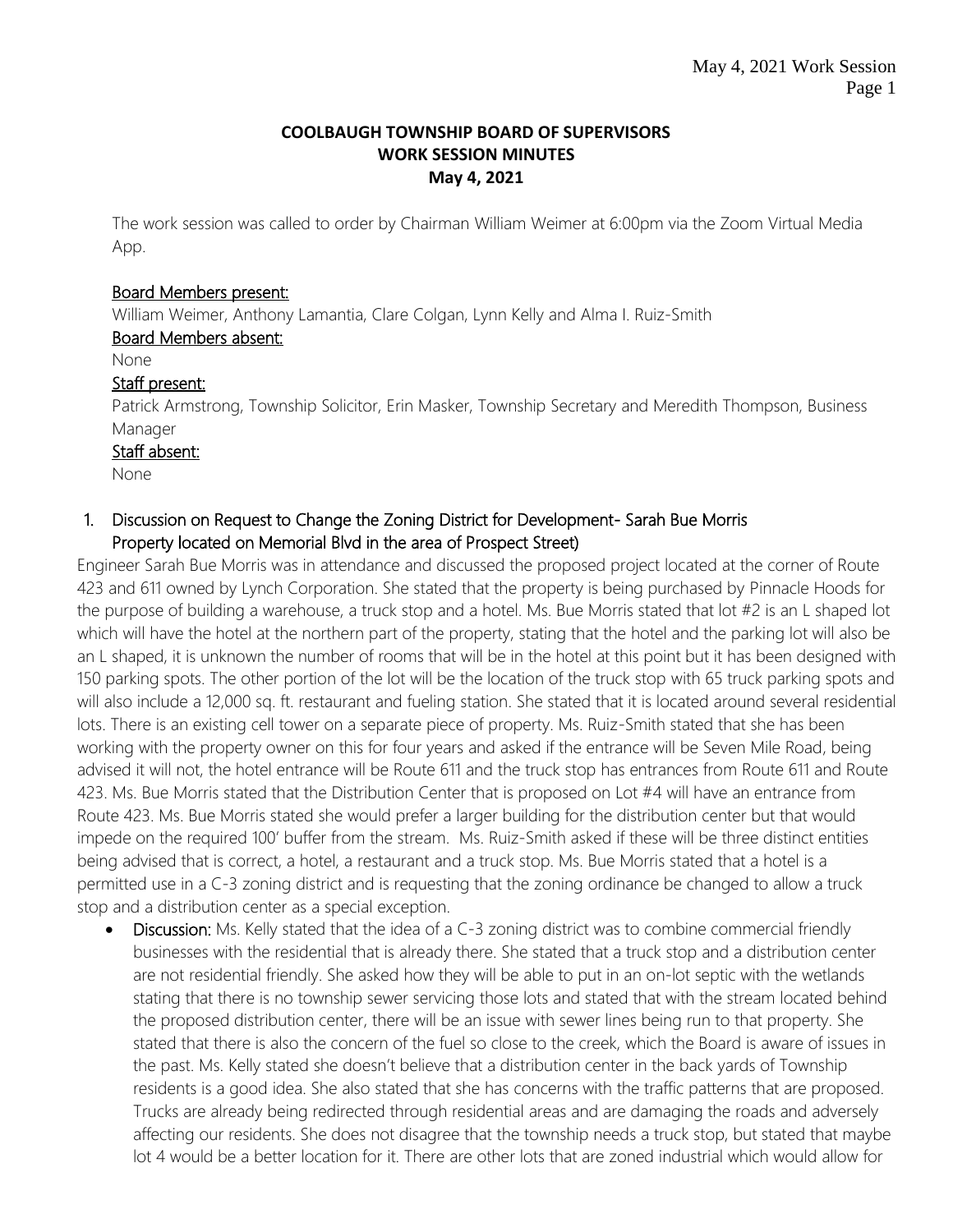a truck stop/travel plaza and stated she is not in favor of changing the zoning. When asked if there are any buyers currently, the Board was advised by representatives from Pinnacle Hood that they have been in talks with Holiday Inn and Best Western for the hotel, TA and Loves for the truck stop and multiple logistics companies for the distribution center. Ms. Kelly stated she is concerned with the quality of life for our residents, stating that the zoning was designed to protect their backyards. Ms. Ruiz-Smith stated that the township is working to sell the WWTP stating that there is a strategic plan in place for central utilities. Ms. Kelly asked where is the plan for the sewer lines. Mr. Lamantia stated that he would like more information on the project before stating his concerns as the Board just received the plans today and Ms. Colgan stated that due to her employment with a truck plaza she will refrain from asking any questions until she also has more information. Discussion ensued about the difference between a warehouse vs. a distribution center and a truck plaza vs. a truck stop. Township Engineer, Russell Kresge stated that a travel plaza and a truck stop are the same thing in the ordinance. Solicitor Armstrong stated that a warehouse is more extensive and intensive than a distribution center. Mr. Weimer stated that a Walmart or Amazon would be considered DC's as opposed to other smaller storage warehouses. Solicitor Armstrong stated that the Board would have to consider the location of all the C3 zoning areas in the township to be sure that the requested change will not be an issue in the other areas. He stated that the request for change to special exception in a C3 would go before the Zoning Hearing Board and there would be specific conditions put on the approval. Mr. Weimer stated that there are some strong opinions on the concerns with the sewer with Ms. Bue Morris stating that she was hoping to speak to the Township or the new owner about expanding the WWTP. Mr. Weimer stated that development is the way of change, just because the town has been this way doesn't mean it has to stay this way. He stated we have to make change within the scope of the law. Mr. Weimer asked that if any Board member has any questions that they send them to Ms. Masker to forward on to Ms. Bue Morris. Representatives from Pinnacle Hoods stated that there is a need for a truck stop due to the number of trucks parking on the road and number of warehouses in the community, asking what they can do to combat the concerns. They asked if added buffers may be an option, stating that they want to work to achieve a happy way to work this out and be a good neighbor. Township Engineer, Russell Kresge stated that a traffic signal at the location of the driveways may be warranted. Attorney Michelin stated this should be looked at as the beginning of the process and gives the Township the most participation by adding the use as a special exception. Adding the uses as a special exception doesn't automatically approve the project, it just allows it to move forward to the next step and be able to address all issues with the conditions including but not limited to sewage and traffic concerns. Ms. Bue Morris stated that another option would be for the uses to be added as a conditional use which would give the Board of Supervisors total control. Ms. Ruiz-Smith stated that we wanted this, found a developer that is will to make this happen with a much needed travel plaza, family priced hotel that the township would benefit from and a distribution center that would be a value to economic development and bring employment to the community. D. Pope agrees with Ms. Kelly, stating that the hotel and the travel plaza should be moved stating that Prospect Street is not a good place for truck traffic. Developer, Pinnacle Hoods stated that they are buying the property and didn't believe that they were imposing on anyone's homes and that they were attracted to the area. He stated that he purchased a property in Lake Wallenpaupack and stated that he would see all the trucks parked along the highway for drivers to rest along his travels and stated that he believed the 120 acre property would be a perfect location, stating he is willing to listen to the Board's suggestions and be a good neighbor. Ms. Ruiz-Smith asked if a warehouse wasn't agreed upon, would the developer consider senior housing, being advised that they would. Ms. Kelly suggested moving the truck plaza to lot 4 and the senior housing to lot 3, stating that less people would be affected. Alan from Pinnacle Hoods stated that would not be a problem. Ms. Ruiz-Smith stated that there is a demand in the community for it and it would be a permitted use on the property.